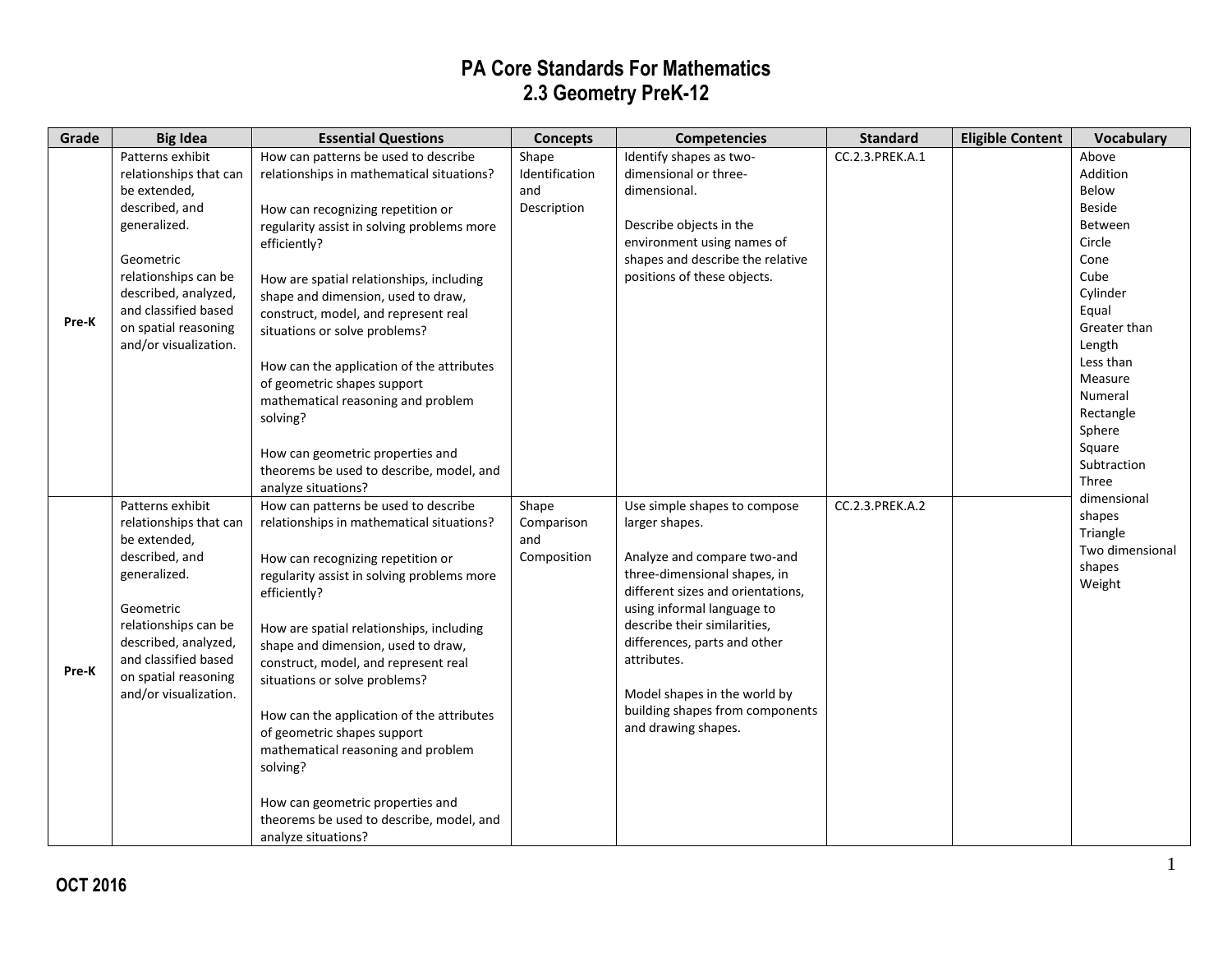| Grade        | <b>Big Idea</b>                                                                                                                    | <b>Essential Questions</b>                                                                                                                                                                                                                                                                                                                                                                                                                                                                          | <b>Concepts</b>                             | <b>Competencies</b>                                                                                                                                                                                                                                                                                                                                                                                                                                                                                                  | <b>Standard</b> | <b>Eligible Content</b> | <b>Vocabulary</b>                                                                                                                                                      |
|--------------|------------------------------------------------------------------------------------------------------------------------------------|-----------------------------------------------------------------------------------------------------------------------------------------------------------------------------------------------------------------------------------------------------------------------------------------------------------------------------------------------------------------------------------------------------------------------------------------------------------------------------------------------------|---------------------------------------------|----------------------------------------------------------------------------------------------------------------------------------------------------------------------------------------------------------------------------------------------------------------------------------------------------------------------------------------------------------------------------------------------------------------------------------------------------------------------------------------------------------------------|-----------------|-------------------------|------------------------------------------------------------------------------------------------------------------------------------------------------------------------|
|              |                                                                                                                                    |                                                                                                                                                                                                                                                                                                                                                                                                                                                                                                     |                                             |                                                                                                                                                                                                                                                                                                                                                                                                                                                                                                                      |                 |                         |                                                                                                                                                                        |
| К            | Patterns exhibit<br>relationships that can<br>be extended,<br>described, and<br>generalized.                                       | How can patterns be used to describe<br>relationships in mathematical situations?<br>How can recognizing repetition or<br>regularity assist in solving problems more<br>efficiently?                                                                                                                                                                                                                                                                                                                | Two- and<br>Three-<br>Dimensional<br>Shapes | Identify shapes as two-<br>dimensional or three-<br>dimensional.<br>Name shapes regardless of their<br>orientations or overall size.<br>Use simple shapes to compose<br>larger shapes.                                                                                                                                                                                                                                                                                                                               | CC.2.3.K.A.1    |                         | Addition<br>Area<br>Capacity<br>Circle<br>Cone<br>Corners (vertices)<br>Cube<br>Cylinder<br>Digit<br>Equal                                                             |
| K            | Geometric<br>relationships can be<br>described, analyzed,<br>and classified based<br>on spatial reasoning<br>and/or visualization. | How are spatial relationships, including<br>shape and dimension, used to draw,<br>construct, model, and represent real<br>situations or solve problems?<br>How can geometric properties and<br>theorems be used to describe, model, and<br>analyze situations?<br>How can the application of the attributes<br>of geometric shapes support<br>mathematical reasoning and problem<br>solving?<br>How can geometric properties and<br>theorems be used to describe, model, and<br>analyze situations? | Two- and<br>Three-<br>Dimensional<br>Shapes | Describe objects in the<br>environment using names of<br>shapes and describe the relative<br>positions of these objects using<br>terms such as above, below,<br>beside, in front, behind, and next<br>to.<br>Analyze and compare two-and<br>three-dimensional shapes, in<br>different sizes and orientations,<br>using informal language to<br>describe their similarities,<br>differences, parts and other<br>attributes.<br>Model shapes in the world by<br>building shapes from components<br>and drawing shapes. | CC.2.3.K.A.2    |                         | Greater than<br>Length<br>Less than<br>Ones<br>Place value<br>Quantity<br>Rectangle<br>Sides<br>Sphere<br>Square<br>Subtraction<br>Tens<br>Total<br>Triangle<br>Weight |
|              |                                                                                                                                    |                                                                                                                                                                                                                                                                                                                                                                                                                                                                                                     |                                             |                                                                                                                                                                                                                                                                                                                                                                                                                                                                                                                      |                 |                         |                                                                                                                                                                        |
| $\mathbf{1}$ | Patterns exhibit<br>relationships that can<br>be extended,<br>described, and<br>generalized.<br>Geometric                          | How can recognizing repetition or<br>regularity assist in solving problems more<br>efficiently?<br>How are spatial relationships, including<br>shape and dimension, used to draw,<br>construct, model, and represent real                                                                                                                                                                                                                                                                           | $Two - and$<br>Three $-$<br>Dimensional     | Compose two and three-<br>dimensional shapes and<br>distinguish between attributes.<br>Build and draw shapes to possess<br>attributes.                                                                                                                                                                                                                                                                                                                                                                               | CC.2.3.1.A.1    |                         | Addend<br>Addition<br>Analog<br>Circle<br>Compare<br>compose/<br>Cone                                                                                                  |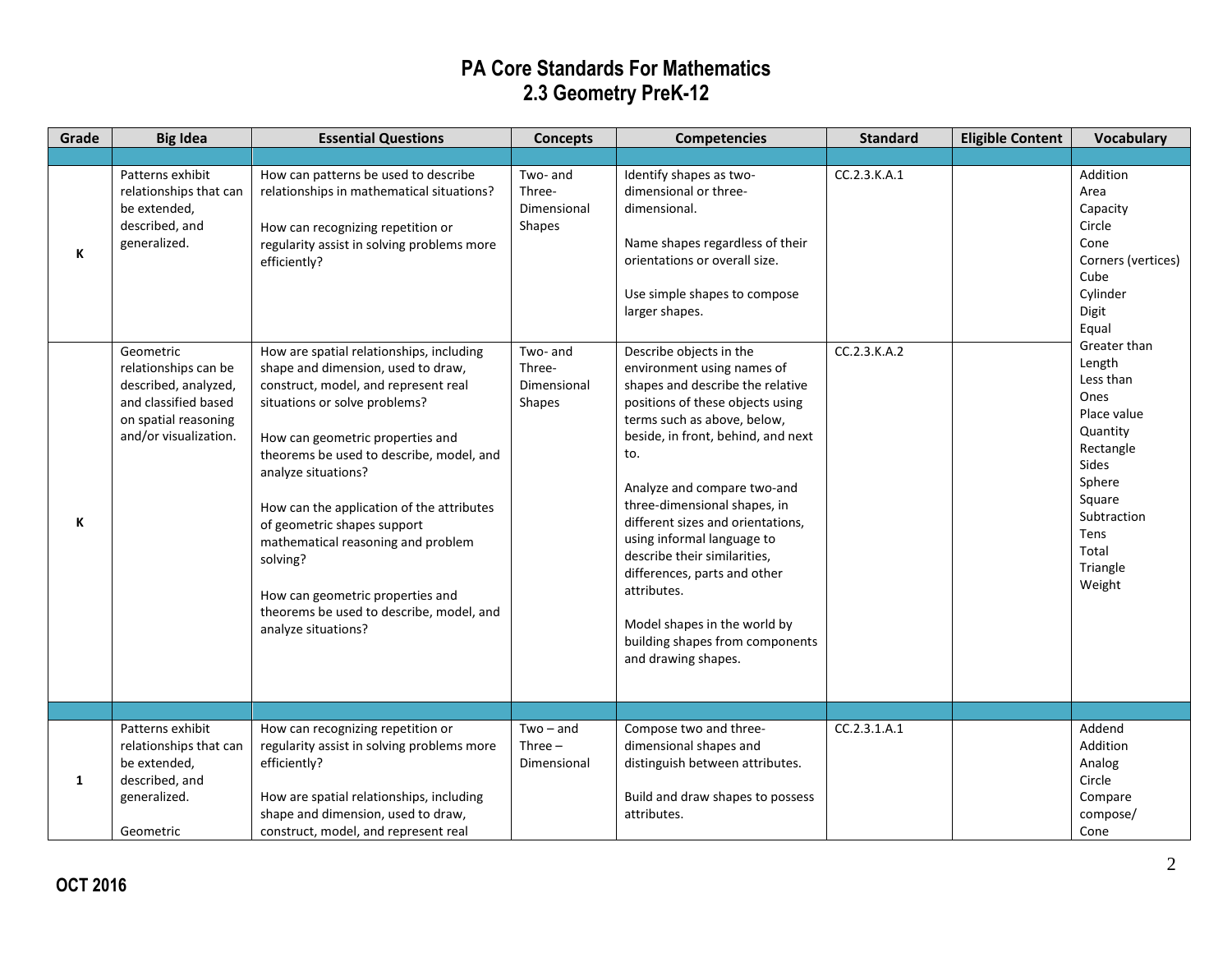| Grade        | <b>Big Idea</b>                                                                                                                                                                                                                                                                                                                                             | <b>Essential Questions</b>                                                                                                                                                                                                                                                                                                                                                                                                                                                                                                                                                                                                                                                                                                                          | <b>Concepts</b>     | <b>Competencies</b>                                                                                                                                     | <b>Standard</b> | <b>Eligible Content</b> | <b>Vocabulary</b>                                                                                                                                                                                                                                                                                                                       |
|--------------|-------------------------------------------------------------------------------------------------------------------------------------------------------------------------------------------------------------------------------------------------------------------------------------------------------------------------------------------------------------|-----------------------------------------------------------------------------------------------------------------------------------------------------------------------------------------------------------------------------------------------------------------------------------------------------------------------------------------------------------------------------------------------------------------------------------------------------------------------------------------------------------------------------------------------------------------------------------------------------------------------------------------------------------------------------------------------------------------------------------------------------|---------------------|---------------------------------------------------------------------------------------------------------------------------------------------------------|-----------------|-------------------------|-----------------------------------------------------------------------------------------------------------------------------------------------------------------------------------------------------------------------------------------------------------------------------------------------------------------------------------------|
| 1            | relationships can be<br>described, analyzed,<br>and classified based<br>on spatial reasoning<br>and/or visualization.<br>Patterns exhibit<br>relationships that can<br>be extended,<br>described, and<br>generalized.<br>Geometric<br>relationships can be<br>described, analyzed,<br>and classified based<br>on spatial reasoning<br>and/or visualization. | situations or solve problems?<br>How can the application of the attributes<br>of geometric shapes support<br>mathematical reasoning and problem<br>solving?<br>How can geometric properties and<br>theorems be used to describe, model, and<br>analyze situations?<br>How can patterns be used to describe<br>relationships in mathematical situations?<br>How can recognizing repetition or<br>regularity assist in solving problems more<br>efficiently?<br>How are spatial relationships, including<br>shape and dimension, used to draw,<br>construct, model, and represent real<br>situations or solve problems?<br>How can the application of the attributes<br>of geometric shapes support<br>mathematical reasoning and problem<br>solving? | Fractions           | Partition circles and rectangles<br>into two and four equal shares.<br>Understand that decomposing<br>into more equal shares creates<br>smaller shares. | CC.2.3.1.A.2    |                         | Counting on<br>Cube<br>Cylinder<br>Data<br>decompose<br>Equal to<br>Fourths<br>Fractions-<br>Greater than<br>Half circles<br>Half-hour<br><b>Halves</b><br>Hour<br>Length<br>Less than<br>Making ten<br>Ones<br>Place value<br>Quarter-circles<br>Quarters<br>Rectangle<br>Rectangular<br>Prism<br>Square<br>Subtraction<br>Sum<br>Tens |
|              |                                                                                                                                                                                                                                                                                                                                                             |                                                                                                                                                                                                                                                                                                                                                                                                                                                                                                                                                                                                                                                                                                                                                     |                     |                                                                                                                                                         |                 |                         | Triangle                                                                                                                                                                                                                                                                                                                                |
| $\mathbf{2}$ | Patterns exhibit<br>relationships that can<br>be extended,<br>described, and<br>generalized.<br>Geometric<br>relationships can be<br>described, analyzed,<br>and classified based                                                                                                                                                                           | How can patterns be used to describe<br>relationships in mathematical situations?<br>How can recognizing repetition or<br>regularity assist in solving problems more<br>efficiently?<br>How are spatial relationships, including<br>shape and dimension, used to draw,<br>construct, model, and represent real                                                                                                                                                                                                                                                                                                                                                                                                                                      | Shape<br>Attributes | Recognize and draw shapes<br>having specified attributes.<br>Identify triangles, quadrilaterals,<br>pentagons, hexagons, and cubes.                     | CC.2.3.2.A.1    |                         | A.M.<br>Addend<br>Analog/digital<br>Angles<br>Bar graph<br>Centimeter<br>Compose<br>Decompose<br>Dime<br>Dollar                                                                                                                                                                                                                         |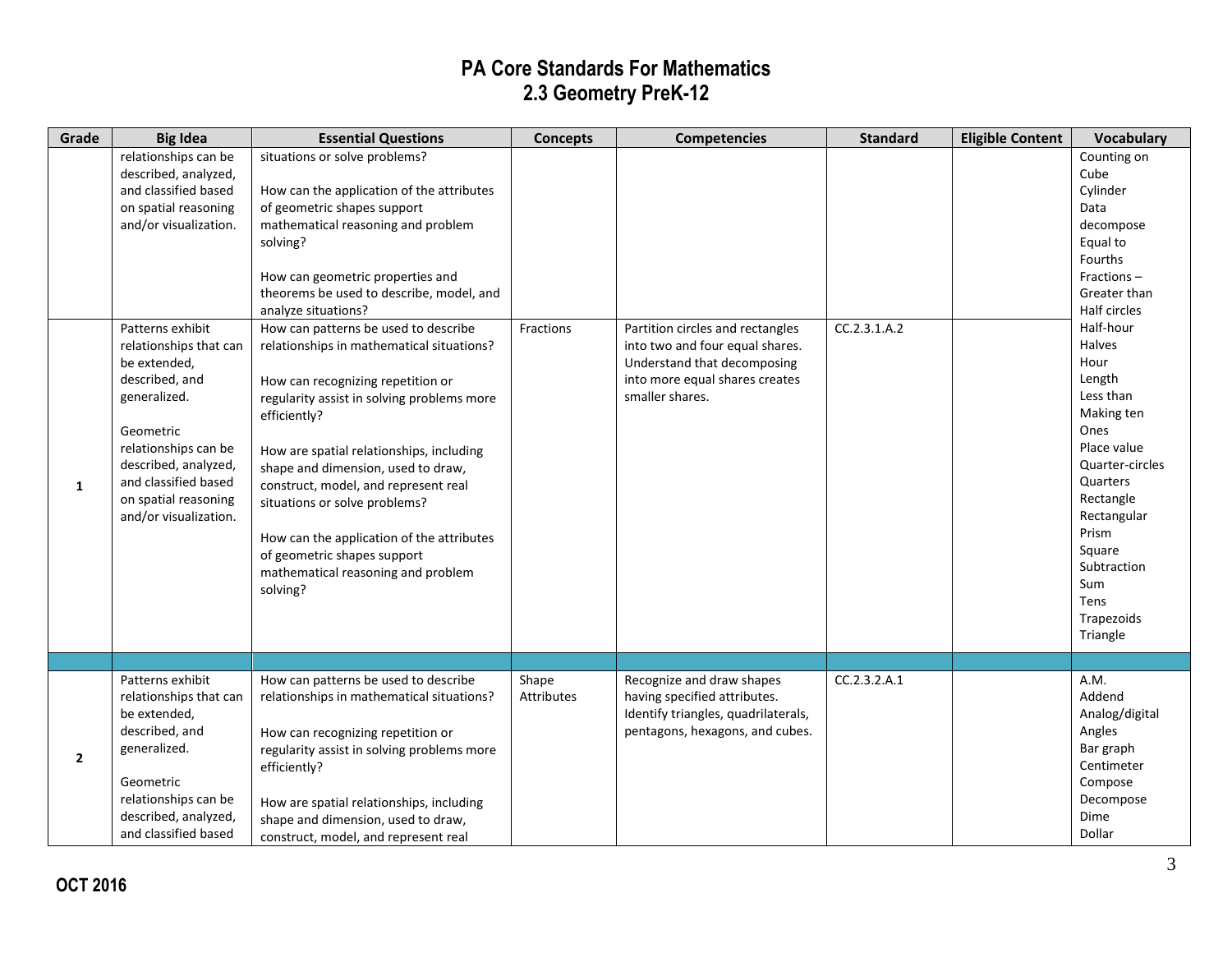| Grade          | <b>Big Idea</b>                                                                                                                                                                                                                    | <b>Essential Questions</b>                                                                                                                                                                                                                                                                                                                                                                                                                                                                                                                                                           | <b>Concepts</b>                              | <b>Competencies</b>                                                                                                                                               | <b>Standard</b> | <b>Eligible Content</b>        | <b>Vocabulary</b>                                                                                                                                                                                                                                       |
|----------------|------------------------------------------------------------------------------------------------------------------------------------------------------------------------------------------------------------------------------------|--------------------------------------------------------------------------------------------------------------------------------------------------------------------------------------------------------------------------------------------------------------------------------------------------------------------------------------------------------------------------------------------------------------------------------------------------------------------------------------------------------------------------------------------------------------------------------------|----------------------------------------------|-------------------------------------------------------------------------------------------------------------------------------------------------------------------|-----------------|--------------------------------|---------------------------------------------------------------------------------------------------------------------------------------------------------------------------------------------------------------------------------------------------------|
|                | on spatial reasoning<br>and/or visualization.                                                                                                                                                                                      | situations or solve problems?                                                                                                                                                                                                                                                                                                                                                                                                                                                                                                                                                        |                                              |                                                                                                                                                                   |                 |                                | Equation<br>Equivalent                                                                                                                                                                                                                                  |
| $\overline{2}$ | Patterns exhibit<br>relationships that can<br>be extended,<br>described, and<br>generalized.<br>Geometric<br>relationships can be<br>described, analyzed,<br>and classified based<br>on spatial reasoning<br>and/or visualization. | How can patterns be used to describe<br>relationships in mathematical situations?<br>How can recognizing repetition or<br>regularity assist in solving problems more<br>efficiently?<br>How are spatial relationships, including<br>shape and dimension, used to draw,<br>construct, model, and represent real<br>situations or solve problems?<br>How can the application of the attributes<br>of geometric shapes support<br>mathematical reasoning and problem<br>solving?<br>How can geometric properties and<br>theorems be used to describe, model, and<br>analyze situations? | Fractions                                    | Partition circles and rectangles<br>into two, three, or four equal<br>shares, recognize that equal<br>shares of identical wholes need<br>not have the same shape. | CC.2.3.2.A.2    |                                | Estimate<br>Even<br>Expanded form<br>Faces<br>Feet<br>Fractions - Thirds<br>Hexagon<br>Hundreds<br>Inch<br>Line plot<br>Meter<br>Money<br>Nickel<br>Odd<br>P.M.<br>Penny<br>Pentagon<br>Picture graph<br>Place value<br>Quadrilateral<br>Quarter<br>Sum |
|                |                                                                                                                                                                                                                                    |                                                                                                                                                                                                                                                                                                                                                                                                                                                                                                                                                                                      |                                              |                                                                                                                                                                   |                 |                                |                                                                                                                                                                                                                                                         |
| 3              | Patterns exhibit<br>relationships that can<br>be extended,<br>described, and<br>generalized.<br>Geometric<br>relationships can be<br>described, analyzed,<br>and classified based<br>on spatial reasoning<br>and/or visualization. | How can patterns be used to describe<br>relationships in mathematical situations?<br>How can recognizing repetition or<br>regularity assist in solving problems more<br>efficiently?<br>How can the application of the attributes<br>of geometric shapes support<br>mathematical reasoning and problem<br>solving?<br>How can geometric properties and<br>theorems be used to describe, model, and                                                                                                                                                                                   | Two- and<br>Three-<br>Dimensional<br>Figures | Identify and classify shapes and<br>their attributes.<br>Compare shapes.                                                                                          | CC.2.3.3.A.1    | M03.C-G.1.1.1<br>M03.C-G.1.1.2 | Area<br>Denominator<br><b>Division</b><br>Equivalent<br>fractions<br>Estimate<br>Fraction<br>Linear<br>Liquid Volume<br>Mass<br>Numerator<br>Pattern<br>Pentagon<br>Perimeter                                                                           |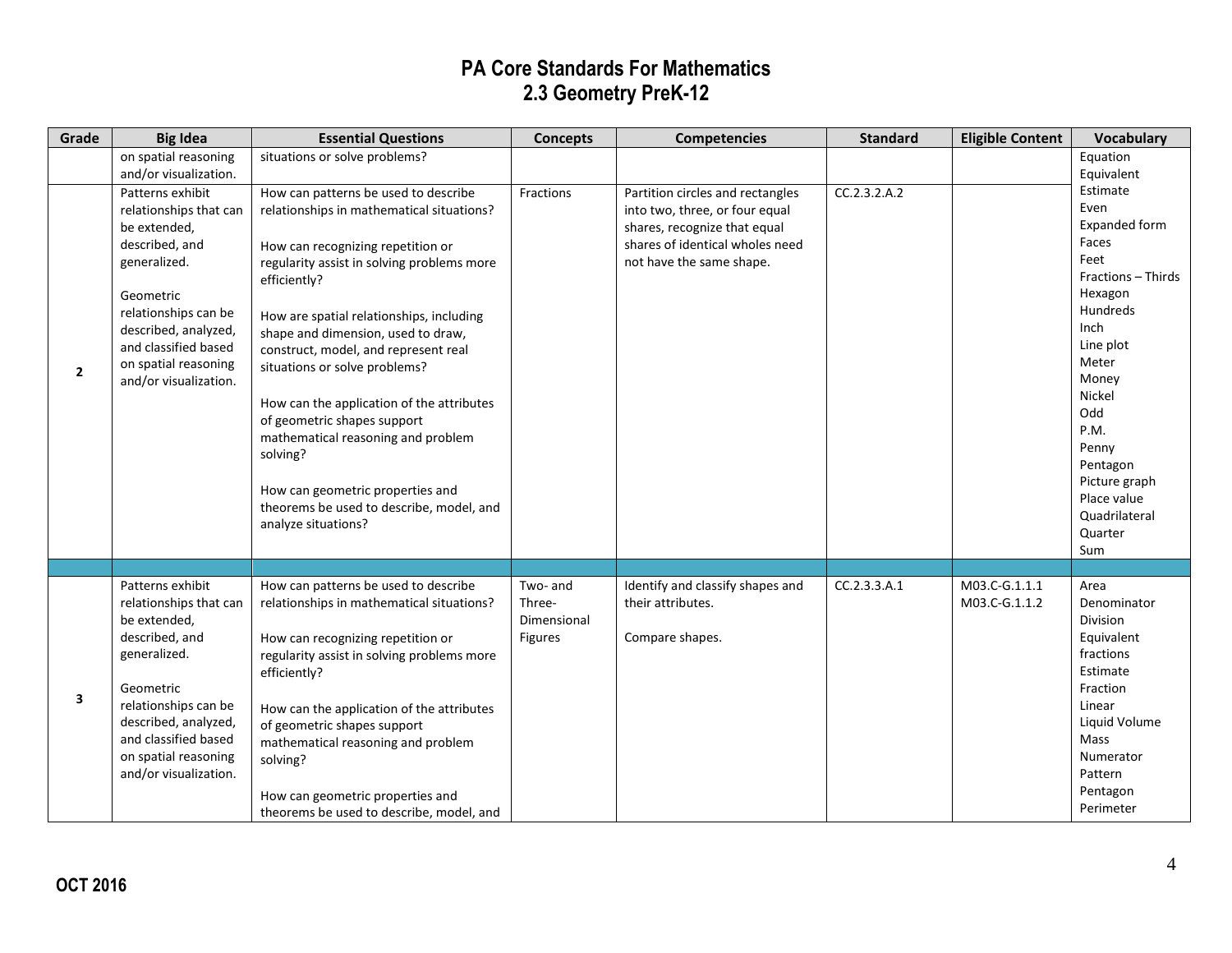| Grade                   | <b>Big Idea</b>                                                                                                                                                                                                                    | <b>Essential Questions</b>                                                                                                                                                                                                                                                                                                                                                                                                                                                                                                                                                           | <b>Concepts</b>                    | <b>Competencies</b>                                                                                                                                                | <b>Standard</b>                              | <b>Eligible Content</b>                         | <b>Vocabulary</b>                                                                                                                                                                                     |
|-------------------------|------------------------------------------------------------------------------------------------------------------------------------------------------------------------------------------------------------------------------------|--------------------------------------------------------------------------------------------------------------------------------------------------------------------------------------------------------------------------------------------------------------------------------------------------------------------------------------------------------------------------------------------------------------------------------------------------------------------------------------------------------------------------------------------------------------------------------------|------------------------------------|--------------------------------------------------------------------------------------------------------------------------------------------------------------------|----------------------------------------------|-------------------------------------------------|-------------------------------------------------------------------------------------------------------------------------------------------------------------------------------------------------------|
|                         |                                                                                                                                                                                                                                    | analyze situations?                                                                                                                                                                                                                                                                                                                                                                                                                                                                                                                                                                  |                                    |                                                                                                                                                                    |                                              |                                                 | Pictograph                                                                                                                                                                                            |
| $\overline{\mathbf{3}}$ | Patterns exhibit<br>relationships that can<br>be extended,<br>described, and<br>generalized.<br>Geometric<br>relationships can be<br>described, analyzed,<br>and classified based<br>on spatial reasoning<br>and/or visualization. | How can patterns be used to describe<br>relationships in mathematical situations?<br>How can recognizing repetition or<br>regularity assist in solving problems more<br>efficiently?<br>How are spatial relationships, including<br>shape and dimension, used to draw,<br>construct, model, and represent real<br>situations or solve problems?<br>How can the application of the attributes<br>of geometric shapes support<br>mathematical reasoning and problem<br>solving?<br>How can geometric properties and<br>theorems be used to describe, model, and<br>analyze situations? | Fractions and<br>Area              | Partition two-dimensional shapes<br>into equal parts.<br>Express the area of a partition as<br>a unit fraction of the whole.                                       | CC.2.3.3.A.2                                 | M03.C-G.1.1.3                                   | Polygon<br>Quadrilateral<br>Rhombus<br>Round<br><b>Square Unit</b><br><b>Tally Chart</b><br>Temperature                                                                                               |
|                         |                                                                                                                                                                                                                                    |                                                                                                                                                                                                                                                                                                                                                                                                                                                                                                                                                                                      |                                    |                                                                                                                                                                    |                                              |                                                 |                                                                                                                                                                                                       |
| 4                       | Patterns exhibit<br>relationships that can<br>be extended,<br>described, and<br>generalized.<br>Geometric<br>relationships can be<br>described, analyzed,<br>and classified based<br>on spatial reasoning<br>and/or visualization. | How can patterns be used to describe<br>relationships in mathematical situations?<br>How can recognizing repetition or<br>regularity assist in solving problems more<br>efficiently?<br>How are spatial relationships, including<br>shape and dimension, used to draw,<br>construct, model, and represent real<br>situations or solve problems?<br>How can the application of the attributes<br>of geometric shapes support                                                                                                                                                          | Geometric<br>Shapes and<br>Figures | Draw and identify lines and<br>angles.<br>Classify shapes by properties of<br>their lines and angles.<br>Recognize symmetric shapes and<br>draw lines of symmetry. | CC.2.3.4.A.1<br>CC.2.3.4.A.2<br>CC.2.3.4.A.3 | M04.C-G.1.1.1<br>M04.C-G.1.1.2<br>M04.C-G.1.1.3 | Acute Angle<br>Angle<br>Decimal<br><b>Decimal Fraction</b><br>Equivalence<br>Factor<br>Line<br>Line of symmetry<br>Line Segment<br><b>Mixed Number</b><br>Multiple<br>Obtuse Triangle<br>Point<br>Ray |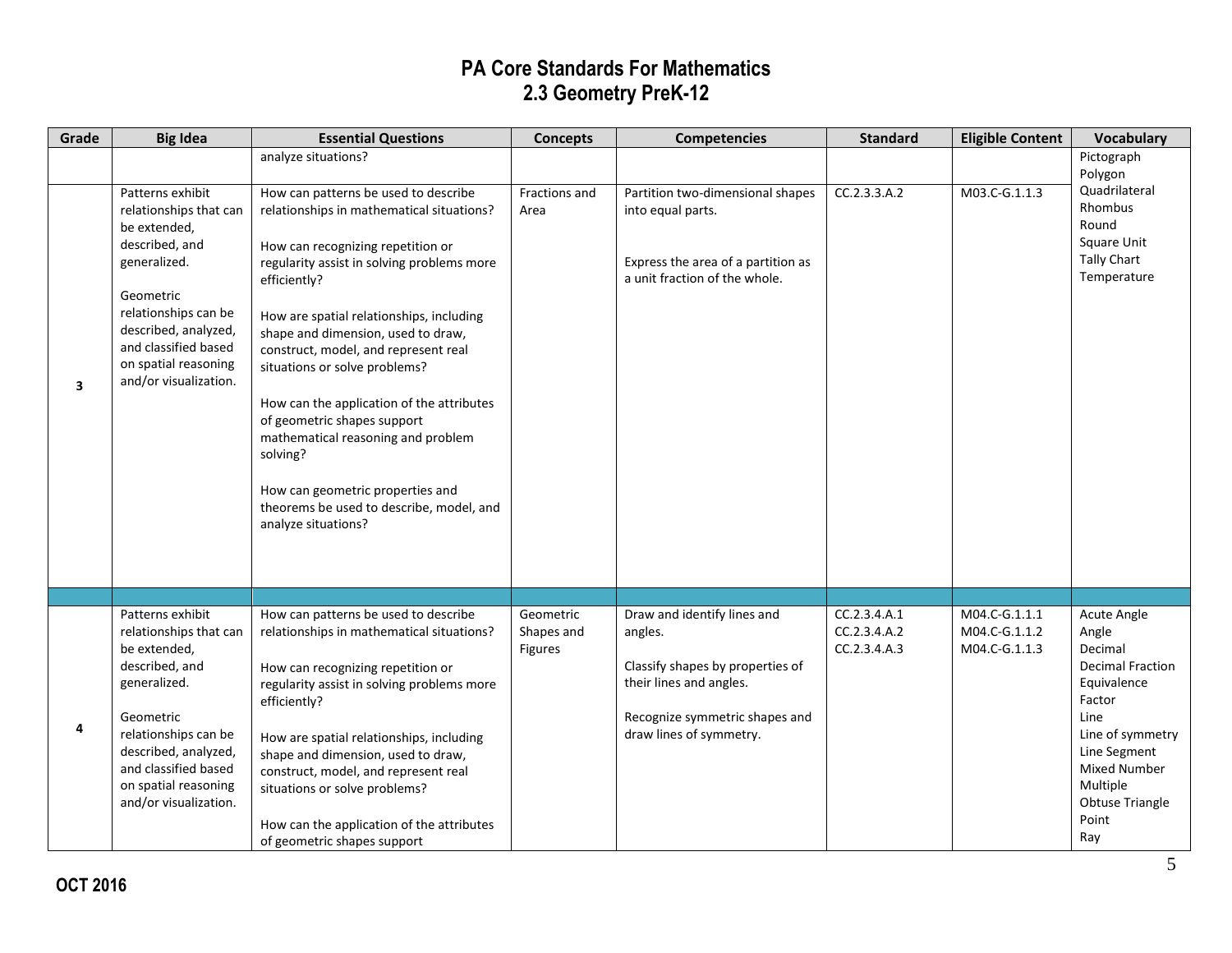| Grade | <b>Big Idea</b>                                                                                                                                                                                                                    | <b>Essential Questions</b>                                                                                                                                                                                                                                                                                             | <b>Concepts</b>                               | <b>Competencies</b>                                                                                                                                                                         | <b>Standard</b> | <b>Eligible Content</b>        | <b>Vocabulary</b>                                                                                                                                                                             |
|-------|------------------------------------------------------------------------------------------------------------------------------------------------------------------------------------------------------------------------------------|------------------------------------------------------------------------------------------------------------------------------------------------------------------------------------------------------------------------------------------------------------------------------------------------------------------------|-----------------------------------------------|---------------------------------------------------------------------------------------------------------------------------------------------------------------------------------------------|-----------------|--------------------------------|-----------------------------------------------------------------------------------------------------------------------------------------------------------------------------------------------|
|       |                                                                                                                                                                                                                                    | mathematical reasoning and problem<br>solving?<br>How can geometric properties and<br>theorems be used to describe, model, and<br>analyze situations?                                                                                                                                                                  |                                               |                                                                                                                                                                                             |                 |                                | <b>Right Angle</b><br>Symmetry<br><b>Unit Fraction</b><br>Weight                                                                                                                              |
|       |                                                                                                                                                                                                                                    |                                                                                                                                                                                                                                                                                                                        |                                               |                                                                                                                                                                                             |                 |                                |                                                                                                                                                                                               |
| 5     | Geometric<br>relationships can be<br>described, analyzed,<br>and classified based<br>on spatial reasoning<br>and/or visualization.                                                                                                 | How are spatial relationships, including<br>shape and dimension, used to draw,<br>construct, model, and represent real<br>situations or solve problems?<br>How can geometric properties and<br>theorems be used to describe, model, and<br>analyze situations?                                                         | Coordinate<br>Plane                           | Describe and interpret points<br>given an ordered pair.<br>Plot points in quadrant I.<br>Describe and interpret points<br>given an ordered pair.<br>Identify parts of a coordinate<br>grid. | CC.2.3.5.A.1    | M05.C-G.1.1.1<br>M05.C-G.1.1.2 | <b>Braces</b><br><b>Brackets</b><br>Coordinate Plane<br><b>Cubic Units</b><br><b>Decimal Place</b><br>Value (through<br>thousandths)<br>Measurement<br>Systems<br>Measurement<br><b>Units</b> |
| 5     | Patterns exhibit<br>relationships that can<br>be extended,<br>described, and<br>generalized.<br>Geometric<br>relationships can be<br>described, analyzed,<br>and classified based<br>on spatial reasoning<br>and/or visualization. | How can patterns be used to describe<br>relationships in mathematical situations?<br>How can the application of the attributes<br>of geometric shapes support<br>mathematical reasoning and problem<br>solving?<br>How can geometric properties and<br>theorems be used to describe, model, and<br>analyze situations? | Two-<br>Dimensional<br><b>Figures</b>         | Classify two-dimensional figures<br>based on their properties.                                                                                                                              | CC.2.3.5.A.2    | M05.C-G.2.1.1                  | Numerical<br>Expressions<br>Order of<br>Operations<br>Origin<br>Parentheses<br>Scaling (resizing)<br><b>Unit Fraction</b><br>Volume<br>X-axis<br>X-coordinate<br>Y-axis<br>Y-coordinate       |
| 5     | Geometric<br>relationships can be<br>described, analyzed,<br>and classified based<br>on spatial reasoning<br>and/or visualization.                                                                                                 | How are spatial relationships, including<br>shape and dimension, used to draw,<br>construct, model, and represent real<br>situations or solve problems?<br>How can the application of the attributes<br>of geometric shapes support<br>mathematical reasoning and problem                                              | Volume and<br>Three-<br>Dimensional<br>Solids | Apply concepts of volume to<br>solve problems.<br>Relate volume to multiplication<br>and to addition.                                                                                       | CC.2.4.5.A.5    | M05.D-M.3.1.1<br>M05.D-M.3.1.2 |                                                                                                                                                                                               |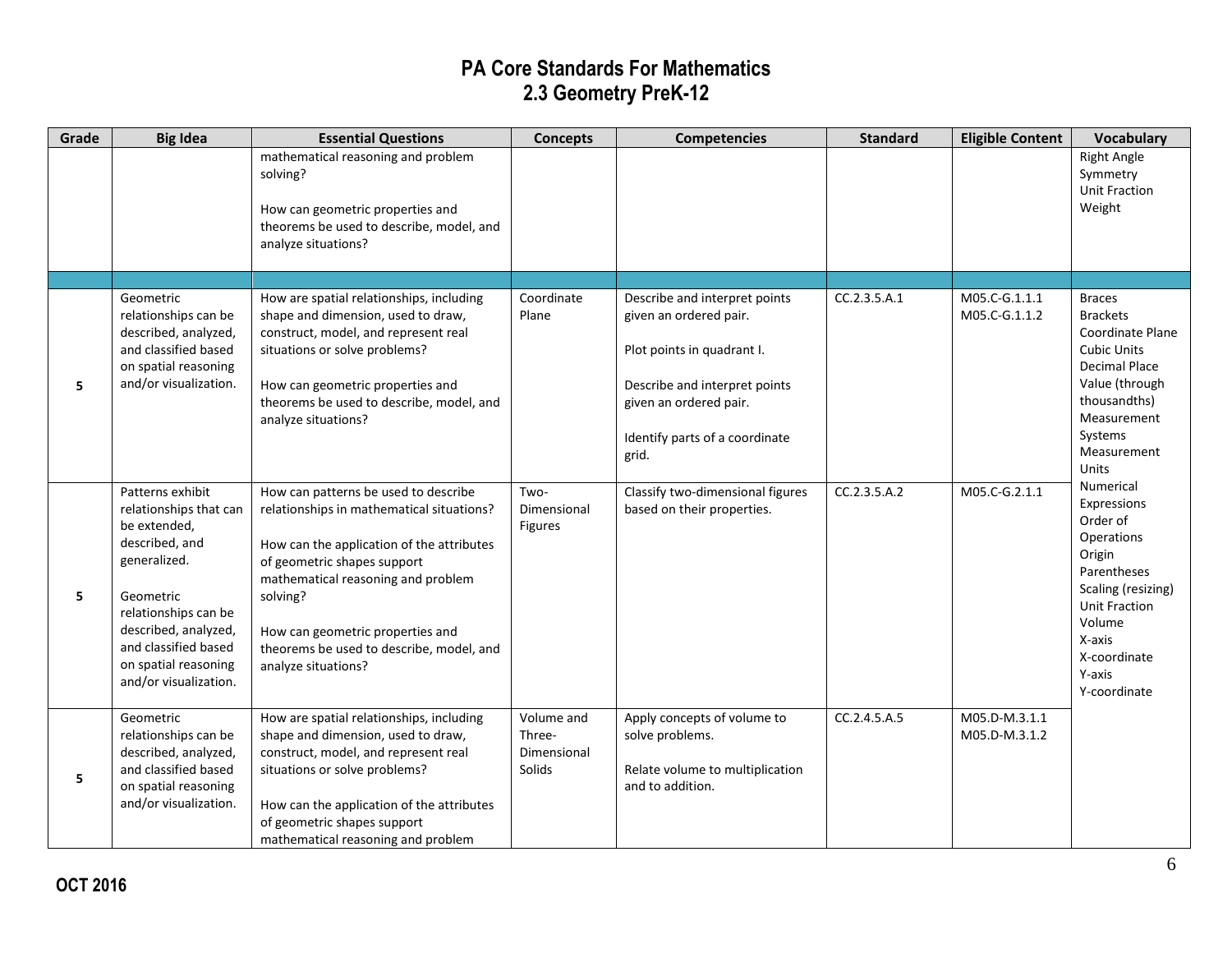| Grade          | <b>Big Idea</b>                                                                                                                                                                                                                    | <b>Essential Questions</b>                                                                                                                                                                                                                                                                                                                                                                                                                                                                      | <b>Concepts</b>                               | <b>Competencies</b>                                                                                                                                                                                                                                                                                                                         | <b>Standard</b> | <b>Eligible Content</b>                                                                            | <b>Vocabulary</b>                                                                                                                                                                                                                                                                                                                                                                            |
|----------------|------------------------------------------------------------------------------------------------------------------------------------------------------------------------------------------------------------------------------------|-------------------------------------------------------------------------------------------------------------------------------------------------------------------------------------------------------------------------------------------------------------------------------------------------------------------------------------------------------------------------------------------------------------------------------------------------------------------------------------------------|-----------------------------------------------|---------------------------------------------------------------------------------------------------------------------------------------------------------------------------------------------------------------------------------------------------------------------------------------------------------------------------------------------|-----------------|----------------------------------------------------------------------------------------------------|----------------------------------------------------------------------------------------------------------------------------------------------------------------------------------------------------------------------------------------------------------------------------------------------------------------------------------------------------------------------------------------------|
|                |                                                                                                                                                                                                                                    | solving?<br>How can geometric properties and<br>theorems be used to describe, model, and<br>analyze situations?                                                                                                                                                                                                                                                                                                                                                                                 |                                               |                                                                                                                                                                                                                                                                                                                                             |                 |                                                                                                    |                                                                                                                                                                                                                                                                                                                                                                                              |
| 6              | Patterns exhibit<br>relationships that can<br>be extended,<br>described, and<br>generalized.<br>Geometric<br>relationships can be<br>described, analyzed,<br>and classified based<br>on spatial reasoning<br>and/or visualization. | How can recognizing repetition or<br>regularity assist in solving problems more<br>efficiently?<br>How are spatial relationships, including<br>shape and dimension, used to draw,<br>construct, model, and represent real<br>situations or solve problems?<br>How can the application of the attributes<br>of geometric shapes support<br>mathematical reasoning and problem<br>solving?<br>How can geometric properties and<br>theorems be used to describe, model, and<br>analyze situations? | Area, Surface<br>Area, and<br>Volume          | Determine the area of triangles,<br>quadrilaterals, irregular polygons<br>and compound polygons.<br>Calculate the area of a polygon<br>on a plane given the coordinates<br>of the vertices.<br>Find volumes of right rectangular<br>prisms with fractional edge<br>lengths.<br>Use nets to find surface area of 3<br>- dimensional figures. | CC.2.3.6.A.1    | M06.C-G.1.1.1<br>M06.C-G.1.1.2<br>M06.C-G.1.1.3<br>M06.C-G.1.1.4<br>M06.C-G.1.1.5<br>M06.C-G.1.1.6 | Absolute value<br>Algebraic<br>expressions<br>Box and whisker<br>plots<br>Coefficient<br>Compound<br>polygon<br>Dependent<br>variable<br>Distributive<br>property<br>Dot plots<br>Exponent<br>Greatest<br>Common Factor<br>Independent<br>variable<br>Inequality<br>Integer<br>Interguartile<br>range<br>Irregular Polygon<br>Least Common<br>Multiple<br>Mean<br>Mean absolute<br>deviation |
|                |                                                                                                                                                                                                                                    |                                                                                                                                                                                                                                                                                                                                                                                                                                                                                                 |                                               |                                                                                                                                                                                                                                                                                                                                             |                 |                                                                                                    |                                                                                                                                                                                                                                                                                                                                                                                              |
| $\overline{ }$ | Patterns exhibit<br>relationships that can<br>be extended,<br>described, and<br>generalized.                                                                                                                                       | How can patterns be used to describe<br>relationships in mathematical situations?<br>How can recognizing repetition or<br>regularity assist in solving problems more                                                                                                                                                                                                                                                                                                                            | Area, Volume,<br>Angles, and<br>Circumference | Use properties of angle types and<br>properties of angles formed<br>when two parallel lines are cut by<br>a transversal line to solve<br>problems.                                                                                                                                                                                          | CC.2.3.7.A.1    | M07.C-G.2.1.1<br>M07.C-G.2.1.2<br>M07.C-G.2.2.1<br>M07.C-G.2.2.2                                   | Acute triangle<br>Adjacent angles<br>Alternate exterior<br>angles<br>Alternate interior                                                                                                                                                                                                                                                                                                      |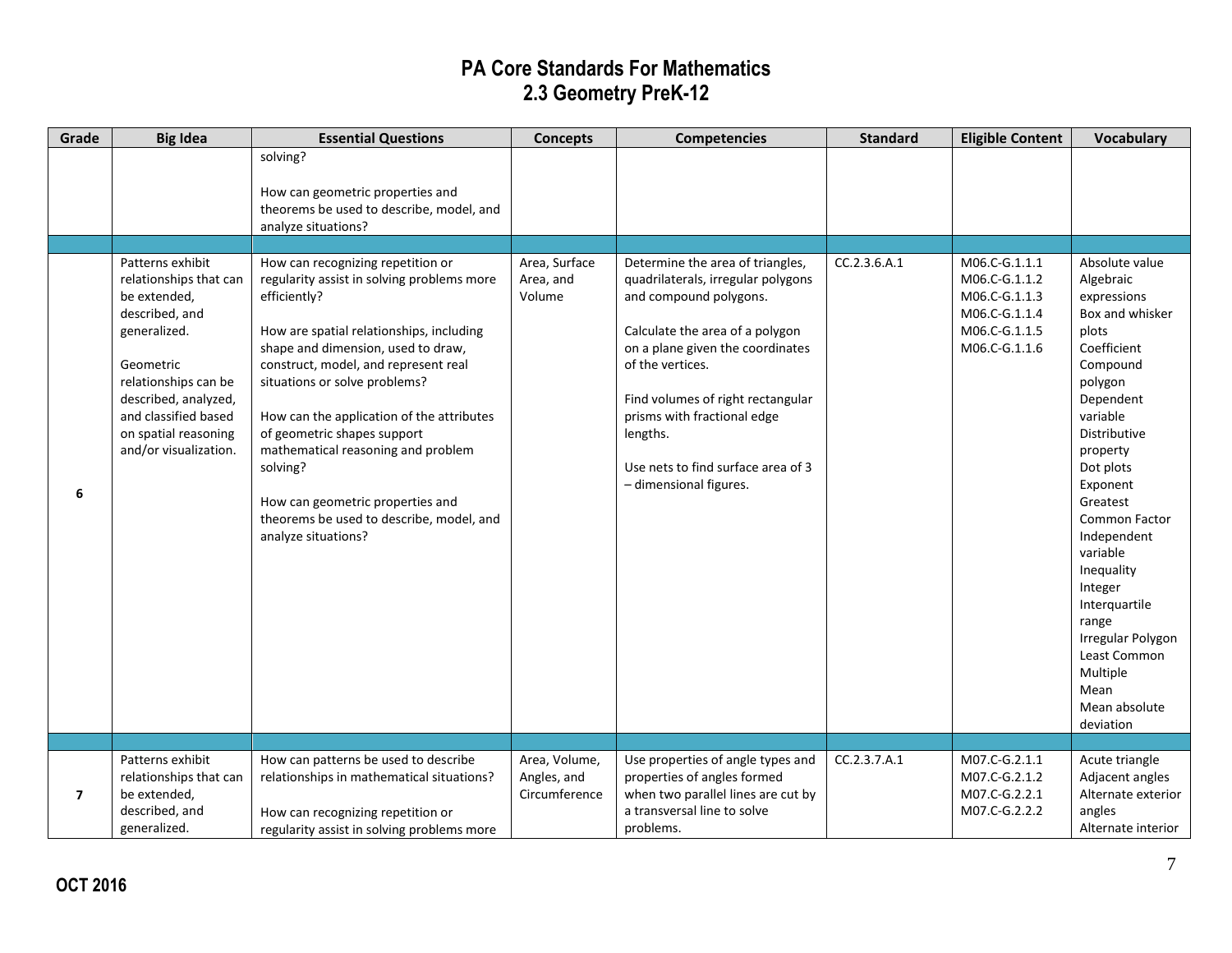| Grade          | <b>Big Idea</b>                                                                                                                                                                                                                    | <b>Essential Questions</b>                                                                                                                                                                                                                                                                                                                                                                                                                                                                                                                                                           | <b>Concepts</b>      | <b>Competencies</b>                                                                                                                                                                                                                                                                                      | <b>Standard</b> | <b>Eligible Content</b>                                          | <b>Vocabulary</b>                                                                                                                                                                                                                                                                |
|----------------|------------------------------------------------------------------------------------------------------------------------------------------------------------------------------------------------------------------------------------|--------------------------------------------------------------------------------------------------------------------------------------------------------------------------------------------------------------------------------------------------------------------------------------------------------------------------------------------------------------------------------------------------------------------------------------------------------------------------------------------------------------------------------------------------------------------------------------|----------------------|----------------------------------------------------------------------------------------------------------------------------------------------------------------------------------------------------------------------------------------------------------------------------------------------------------|-----------------|------------------------------------------------------------------|----------------------------------------------------------------------------------------------------------------------------------------------------------------------------------------------------------------------------------------------------------------------------------|
|                | Geometric<br>relationships can be<br>described, analyzed,<br>and classified based<br>on spatial reasoning<br>and/or visualization.                                                                                                 | efficiently?<br>How are spatial relationships, including<br>shape and dimension, used to draw,<br>construct, model, and represent real<br>situations or solve problems?<br>How can the application of the attributes<br>of geometric shapes support<br>mathematical reasoning and problem<br>solving?<br>How can geometric properties and<br>theorems be used to describe, model, and<br>analyze situations?                                                                                                                                                                         |                      | Solve problems involving area<br>and circumference of a circle(s).<br>Solve mathematical problems<br>involving area, volume and<br>surface area of two- and three-<br>dimensional objects.                                                                                                               |                 |                                                                  | angles<br>Chance event<br>Circumference<br>Complementary<br>angles<br>Compound event<br>Corresponding<br>angles<br>Data distribution<br>decrease<br>Equally likely<br>Equilateral<br>triangle<br>Independent<br>event<br>Isosceles triangle<br>Likely event<br>Linear expression |
| $\overline{7}$ | Patterns exhibit<br>relationships that can<br>be extended,<br>described, and<br>generalized.<br>Geometric<br>relationships can be<br>described, analyzed,<br>and classified based<br>on spatial reasoning<br>and/or visualization. | How can patterns be used to describe<br>relationships in mathematical situations?<br>How can recognizing repetition or<br>regularity assist in solving problems more<br>efficiently?<br>How are spatial relationships, including<br>shape and dimension, used to draw,<br>construct, model, and represent real<br>situations or solve problems?<br>How can the application of the attributes<br>of geometric shapes support<br>mathematical reasoning and problem<br>solving?<br>How can geometric properties and<br>theorems be used to describe, model, and<br>analyze situations? | Geometric<br>Figures | Solve problems involving scale<br>drawings of geometric figures.<br>Apply the properties of all types<br>of triangles based on angle and<br>side measure including the<br>triangle inequality theorem.<br>Describe the two-dimensional<br>figures that result from slicing<br>three-dimensional figures. | CC.2.3.7.A.2    | M07.C-G.1.1.1<br>M07.C-G.1.1.2<br>M07.C-G.1.1.3<br>M07.C-G.1.1.4 | Obtuse triangle<br>Outcome<br>Percent increase<br>and<br>Population<br>Probability<br>Process of chance<br>Proportion<br>Random sample<br>Relative<br>frequency<br>Repeating<br>decimal<br>Scale drawing<br>Scalene triangle                                                     |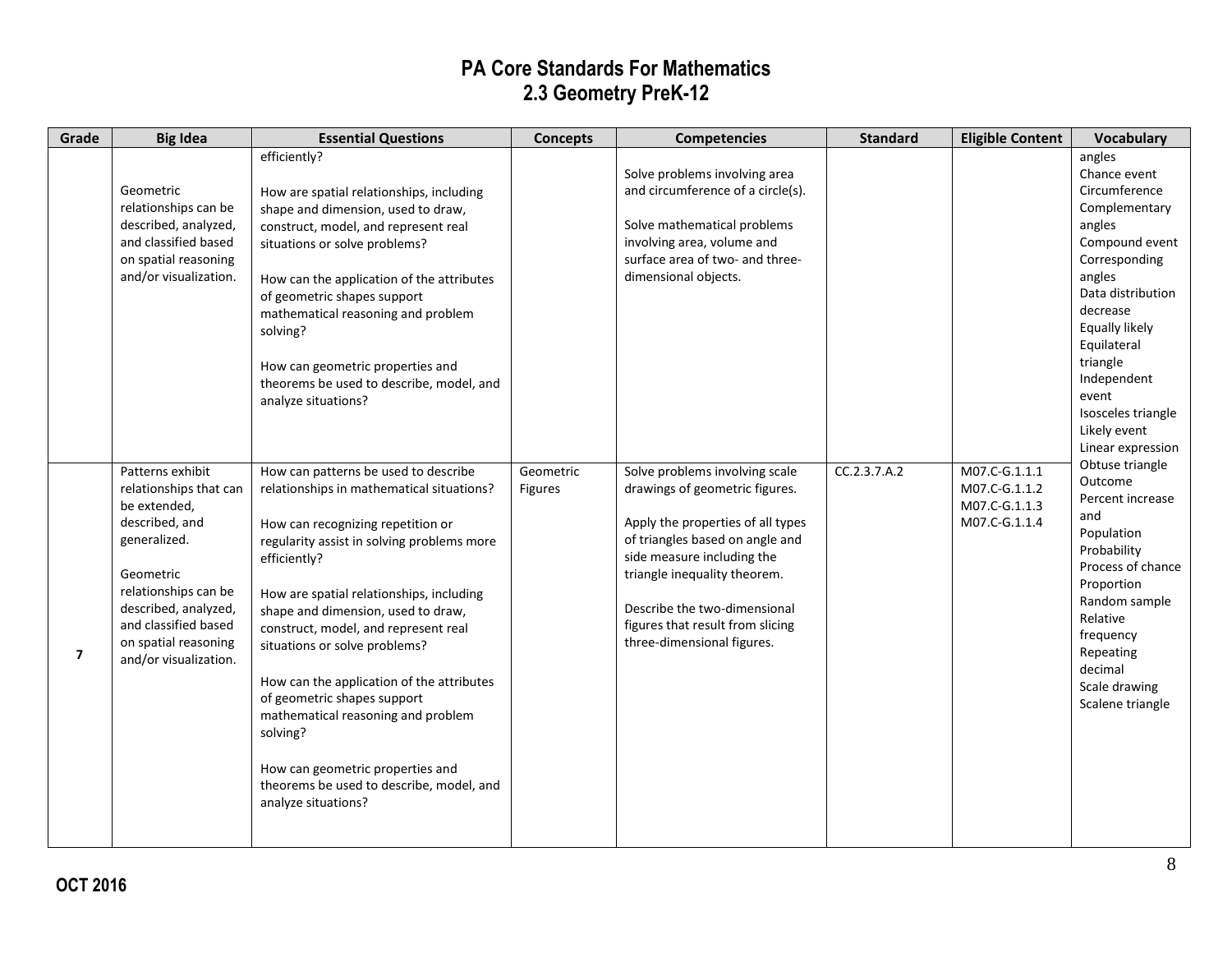| Grade | <b>Big Idea</b>                                                                                                                                                                                                                    | <b>Essential Questions</b>                                                                                                                                                                                                                                                                                                                                                                                                                                                                                                                                                           | <b>Concepts</b>                     | <b>Competencies</b>                                                                                                                                                                            | <b>Standard</b> | <b>Eligible Content</b>                                          | <b>Vocabulary</b>                                                                                                                                                                                                                                                                                                                             |
|-------|------------------------------------------------------------------------------------------------------------------------------------------------------------------------------------------------------------------------------------|--------------------------------------------------------------------------------------------------------------------------------------------------------------------------------------------------------------------------------------------------------------------------------------------------------------------------------------------------------------------------------------------------------------------------------------------------------------------------------------------------------------------------------------------------------------------------------------|-------------------------------------|------------------------------------------------------------------------------------------------------------------------------------------------------------------------------------------------|-----------------|------------------------------------------------------------------|-----------------------------------------------------------------------------------------------------------------------------------------------------------------------------------------------------------------------------------------------------------------------------------------------------------------------------------------------|
|       |                                                                                                                                                                                                                                    |                                                                                                                                                                                                                                                                                                                                                                                                                                                                                                                                                                                      |                                     |                                                                                                                                                                                                |                 |                                                                  |                                                                                                                                                                                                                                                                                                                                               |
| 8     | Patterns exhibit<br>relationships that can<br>be extended,<br>described, and<br>generalized.<br>Geometric<br>relationships can be<br>described, analyzed,<br>and classified based<br>on spatial reasoning<br>and/or visualization. | How can patterns be used to describe<br>relationships in mathematical situations?<br>How can recognizing repetition or<br>regularity assist in solving problems more<br>efficiently?<br>How are spatial relationships, including<br>shape and dimension, used to draw,<br>construct, model, and represent real<br>situations or solve problems?<br>How can the application of the attributes<br>of geometric shapes support<br>mathematical reasoning and problem<br>solving?<br>How can geometric properties and<br>theorems be used to describe, model, and<br>analyze situations? | Cylinders,<br>Cones, and<br>Spheres | Apply concepts of volume of<br>cylinders, cones, and spheres to<br>solve real-world and<br>mathematical problems.                                                                              | CC.2.3.8.A.1    | M08.C-G.3.1.1                                                    | Bivariate data<br>Clustering<br>Coefficient<br>Cone<br>Congruence<br>Congruent figures<br>Cube root<br>Cylinder<br><b>Dilations</b><br>Function<br><b>Irrational number</b><br>Line of best fit<br>Linear association<br>Linear equation<br>Negative<br>correlation<br>Non-Linear<br>association<br>Outlier<br>Perfect cube<br>Perfect square |
| 8     | Patterns exhibit<br>relationships that can<br>be extended,<br>described, and<br>generalized.<br>Geometric<br>relationships can be<br>described, analyzed,<br>and classified based<br>on spatial reasoning<br>and/or visualization. | How can patterns be used to describe<br>relationships in mathematical situations?<br>How can recognizing repetition or<br>regularity assist in solving problems more<br>efficiently?<br>How are spatial relationships, including<br>shape and dimension, used to draw,<br>construct, model, and represent real<br>situations or solve problems?<br>How can the application of the attributes<br>of geometric shapes support<br>mathematical reasoning and problem<br>solving?<br>How can geometric properties and                                                                    | Congruence<br>and Similarity        | Use transformations to<br>demonstrate congruence and<br>similarity of geometric figures.<br>Use various tools to understand<br>and apply geometric<br>transformations to geometric<br>figures. | CC.2.3.8.A.2    | M08.C-G.1.1.1<br>M08.C-G.1.1.2<br>M08.C-G.1.1.3<br>M08.C-G.1.1.4 | Positive<br>correlation<br>Pythagorean<br>theorem<br>Rate of change<br>Rational number<br>Reflection<br>Relation<br>Rotation<br>Scatterplot<br>Scientific<br>notation<br>Similarity<br>Simultaneous<br>linear equations<br>Slope<br>Sphere<br>Square root<br>Transformation                                                                   |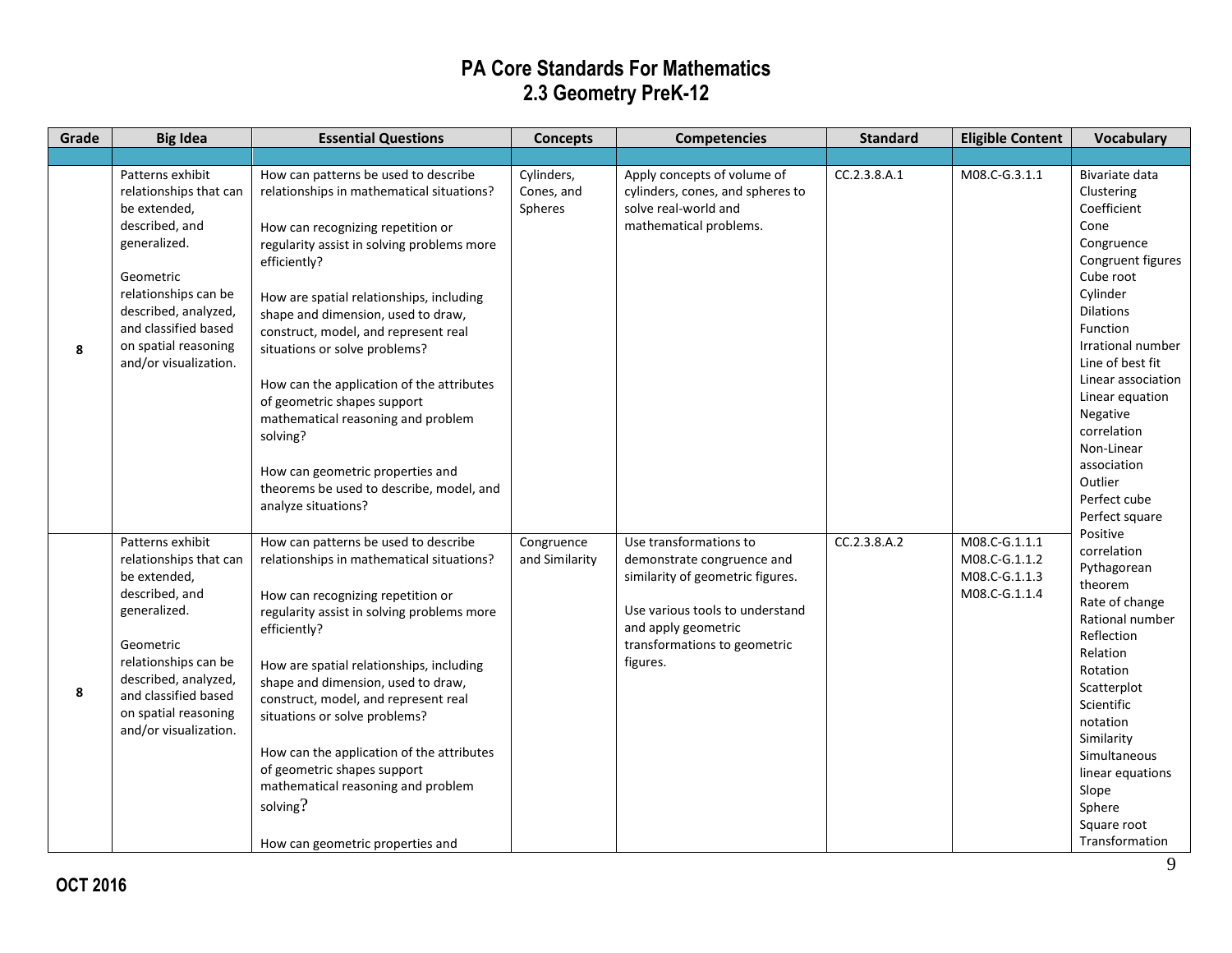| Grade      | <b>Big Idea</b>                              | <b>Essential Questions</b>                                                      | <b>Concepts</b>        | <b>Competencies</b>                                              | <b>Standard</b>                | <b>Eligible Content</b>        | <b>Vocabulary</b>                     |
|------------|----------------------------------------------|---------------------------------------------------------------------------------|------------------------|------------------------------------------------------------------|--------------------------------|--------------------------------|---------------------------------------|
|            |                                              | theorems be used to describe, model, and                                        |                        |                                                                  |                                |                                | Translation<br>Two-way table          |
|            |                                              | analyze situations?                                                             |                        |                                                                  |                                |                                | y-intercept                           |
|            |                                              |                                                                                 |                        |                                                                  |                                |                                |                                       |
|            |                                              |                                                                                 |                        |                                                                  |                                |                                |                                       |
|            | Patterns exhibit<br>relationships that can   | How can recognizing repetition or<br>regularity assist in solving problems more | Pythagorean<br>Theorem | Apply the Pythagorean Theorem<br>and its converse to solve       | CC.2.3.8.A.3                   | M08.C-G.2.1.1<br>M08.C-G.2.1.2 |                                       |
|            | be extended,                                 | efficiently?                                                                    |                        | mathematical problems in two                                     |                                | M08.C-G.2.1.3                  |                                       |
|            | described, and                               |                                                                                 |                        | and three dimensions.                                            |                                |                                |                                       |
|            | generalized.                                 | How are spatial relationships, including<br>shape and dimension, used to draw,  |                        |                                                                  |                                |                                |                                       |
|            | Geometric                                    | construct, model, and represent real                                            |                        |                                                                  |                                |                                |                                       |
| 8          | relationships can be<br>described, analyzed, | situations or solve problems?                                                   |                        |                                                                  |                                |                                |                                       |
|            | and classified based                         | How can the application of the attributes                                       |                        |                                                                  |                                |                                |                                       |
|            | on spatial reasoning                         | of geometric shapes support                                                     |                        |                                                                  |                                |                                |                                       |
|            | and/or visualization.                        | mathematical reasoning and problem<br>solving?                                  |                        |                                                                  |                                |                                |                                       |
|            |                                              |                                                                                 |                        |                                                                  |                                |                                |                                       |
|            |                                              | How can geometric properties and                                                |                        |                                                                  |                                |                                |                                       |
|            |                                              | theorems be used to describe, model, and<br>analyze situations?                 |                        |                                                                  |                                |                                |                                       |
|            |                                              |                                                                                 |                        |                                                                  |                                |                                |                                       |
|            | Patterns exhibit                             | How can patterns be used to describe                                            | Congruence             | Use properties of congruence,                                    | CC.2.3.HS.A.1                  | G.1.3.1.1                      | Acute Angle                           |
|            | relationships that can<br>be extended,       | relationships in mathematical situations?                                       | and Similarity         | correspondence, and similarity<br>involving 2- and 3-dimensional | CC.2.3.HS.A.2<br>CC.2.3.HS.A.3 | G.1.3.1.2<br>G.1.3.2.1         | Adjacent Angles<br>Alternate Interior |
|            | described, and                               | How can recognizing repetition or                                               |                        | figures.                                                         | CC.2.3.HS.A.4                  |                                | Angles                                |
|            | generalized.                                 | regularity assist in solving problems more                                      |                        | Apply rigid transformations to                                   | CC.2.3.HS.A.5<br>CC.2.3.HS.A.6 |                                | Altitude<br>Angle                     |
|            | Geometric                                    | efficiently?                                                                    |                        | determine and explain                                            | CC.2.3.HS.A.11                 |                                | Angle Bisector                        |
|            | relationships can be                         | How are spatial relationships, including                                        |                        | congruence.                                                      |                                |                                | Arc                                   |
| <b>GEO</b> | described, analyzed,<br>and classified based | shape and dimension, used to draw,                                              |                        | Apply non-rigid transformations                                  |                                |                                | Arc Length<br>Area                    |
|            | on spatial reasoning                         | construct, model, and represent real<br>situations or solve problems?           |                        | to determine and explain                                         |                                |                                | Chord                                 |
|            | and/or visualization.                        |                                                                                 |                        | similarity.                                                      |                                |                                | Circle                                |
|            |                                              | How can the application of the attributes                                       |                        | Using various methods, write                                     |                                |                                | Circumference<br>Complementary        |
|            |                                              | of geometric shapes support<br>mathematical reasoning and problem               |                        | formal proofs and/or use logic                                   |                                |                                | Angles                                |
|            |                                              | solving?                                                                        |                        | statements to construct or                                       |                                |                                | Composite Figure                      |
|            |                                              |                                                                                 |                        | validate arguments.                                              |                                |                                | Compound                              |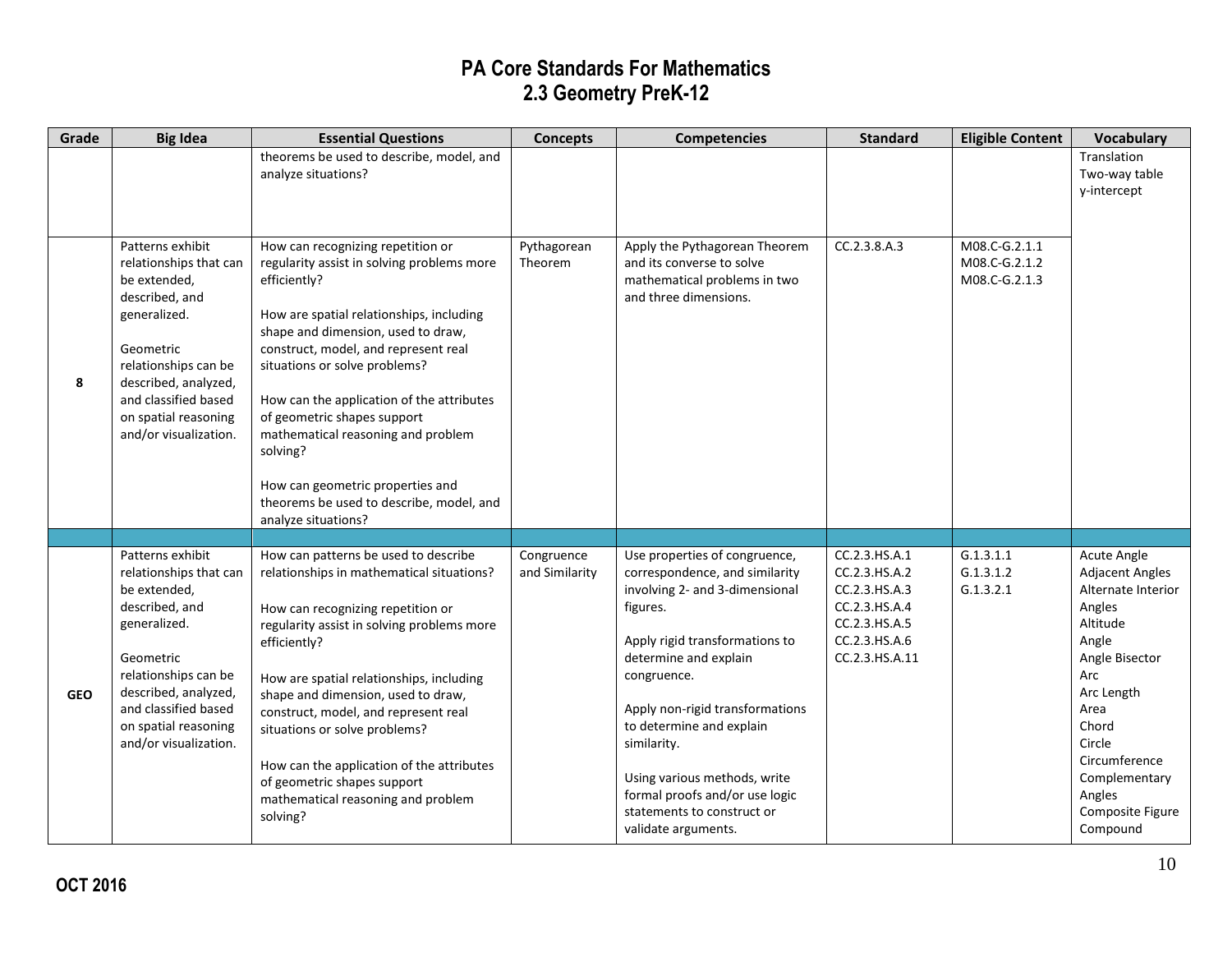| Grade      | <b>Big Idea</b>                                                                                                                                                                                                                    | <b>Essential Questions</b>                                                                                                                                                                                                                                                                                                                                                                                                                                                                                                                                                           | <b>Concepts</b> | <b>Competencies</b>                                                                                                                                                                                                                                            | <b>Standard</b>                                 | <b>Eligible Content</b>                                                    | <b>Vocabulary</b>                                                                                                                                                                                                                                                                                           |
|------------|------------------------------------------------------------------------------------------------------------------------------------------------------------------------------------------------------------------------------------|--------------------------------------------------------------------------------------------------------------------------------------------------------------------------------------------------------------------------------------------------------------------------------------------------------------------------------------------------------------------------------------------------------------------------------------------------------------------------------------------------------------------------------------------------------------------------------------|-----------------|----------------------------------------------------------------------------------------------------------------------------------------------------------------------------------------------------------------------------------------------------------------|-------------------------------------------------|----------------------------------------------------------------------------|-------------------------------------------------------------------------------------------------------------------------------------------------------------------------------------------------------------------------------------------------------------------------------------------------------------|
|            |                                                                                                                                                                                                                                    | How can geometric properties and<br>theorems be used to describe, model, and<br>analyze situations?                                                                                                                                                                                                                                                                                                                                                                                                                                                                                  |                 | Make geometric constructions.<br>Prove geometric theorems about<br>lines, angles, triangles, and<br>parallelograms while focusing on<br>validity of underlying reasoning.                                                                                      |                                                 |                                                                            | Events<br>Compound Figure<br>Conditional<br>Probability<br>Congruence<br>Correspondence<br>Corresponding                                                                                                                                                                                                    |
| <b>GEO</b> | Patterns exhibit<br>relationships that can<br>be extended,<br>described, and<br>generalized.<br>Geometric<br>relationships can be<br>described, analyzed,<br>and classified based<br>on spatial reasoning<br>and/or visualization. | How can patterns be used to describe<br>relationships in mathematical situations?<br>How can recognizing repetition or<br>regularity assist in solving problems more<br>efficiently?<br>How are spatial relationships, including<br>shape and dimension, used to draw,<br>construct, model, and represent real<br>situations or solve problems?<br>How can the application of the attributes<br>of geometric shapes support<br>mathematical reasoning and problem<br>solving?<br>How can geometric properties and<br>theorems be used to describe, model, and<br>analyze situations? | Trigonometry    | Define and/or apply<br>trigonometric ratios.<br>Solve problems involving right<br>triangles (Pythagorean Theorem,<br>right triangle trigonometry).                                                                                                             | CC.2.3.HS.A.7<br>CC.2.2.HS.C.9                  | G.2.1.1.1<br>G.2.1.1.2<br>G.1.3.2.1                                        | Angles<br>Cylinder (Right<br>Circular)<br>Diameter<br>Direct Proof<br>Equilateral<br>Triangle<br>Independence<br><b>Indirect Proof</b><br><b>Isosceles Triangle</b><br>Line<br>Median<br>Midpoint<br>Non-rigid<br>Transformation<br>Obtuse Angle<br>Parallel<br>Parallelogram<br>Perimeter<br>Perpendicular |
| <b>GEO</b> | Patterns exhibit<br>relationships that can<br>be extended,<br>described, and<br>generalized.<br>Geometric<br>relationships can be<br>described, analyzed,<br>and classified based<br>on spatial reasoning<br>and/or visualization. | How can patterns be used to describe<br>relationships in mathematical situations?<br>How can recognizing repetition or<br>regularity assist in solving problems more<br>efficiently?<br>How are spatial relationships, including<br>shape and dimension, used to draw,<br>construct, model, and represent real<br>situations or solve problems?<br>How can the application of the attributes                                                                                                                                                                                         | Circles         | Identify, determine, and/or use<br>parts of circles and segments,<br>lines, and angles associated with<br>circles.<br>Extend the concept of similarity<br>to determine arc lengths and<br>areas of sectors.<br>Understand and apply theorems<br>about circles. | CC.2.3.HS.A.3<br>CC.2.3.HS.A.8<br>CC.2.3.HS.A.9 | G.1.1.1.1<br>G.1.1.1.2<br>G.1.1.1.3<br>G.2.2.2.1<br>G.2.2.2.2<br>G.2.2.2.5 | Point<br>Polyhedra<br>Proof<br>Proof by<br>Contradiction<br>Pyramid (Right)<br>Pythagorean<br>Identity<br>Pythagorean<br>Theorem<br>Radius<br>Ray<br>Rectangle                                                                                                                                              |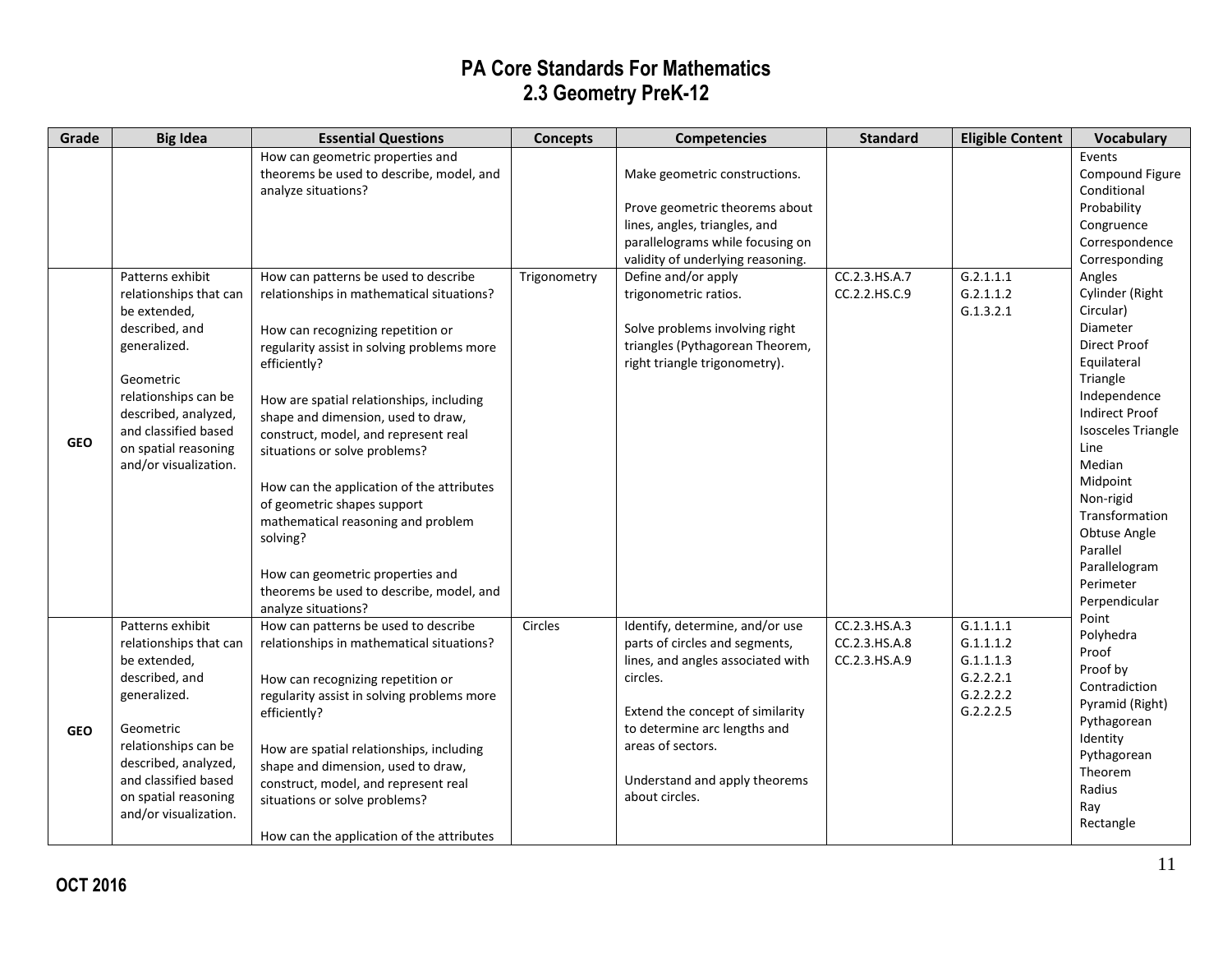| Grade      | <b>Big Idea</b>                                                                                                                    | <b>Essential Questions</b>                                                                                                                                                                                                                                                                                                                                                                                               | <b>Concepts</b>                 | <b>Competencies</b>                                                                                                                                                                                                                                                                                                                       | <b>Standard</b>                                                                                       | <b>Eligible Content</b>                                                                                                                              | <b>Vocabulary</b>                                                                                                                                                                                           |
|------------|------------------------------------------------------------------------------------------------------------------------------------|--------------------------------------------------------------------------------------------------------------------------------------------------------------------------------------------------------------------------------------------------------------------------------------------------------------------------------------------------------------------------------------------------------------------------|---------------------------------|-------------------------------------------------------------------------------------------------------------------------------------------------------------------------------------------------------------------------------------------------------------------------------------------------------------------------------------------|-------------------------------------------------------------------------------------------------------|------------------------------------------------------------------------------------------------------------------------------------------------------|-------------------------------------------------------------------------------------------------------------------------------------------------------------------------------------------------------------|
|            | Patterns exhibit<br>relationships that can<br>be extended,<br>described, and<br>generalized.<br>Geometric<br>relationships can be  | of geometric shapes support<br>mathematical reasoning and problem<br>solving?<br>How can geometric properties and<br>theorems be used to describe, model, and<br>analyze situations?<br>How can patterns be used to describe<br>relationships in mathematical situations?<br>How can recognizing repetition or<br>regularity assist in solving problems more<br>efficiently?<br>How are spatial relationships, including | Analytic<br>Geometry            | Use coordinate geometry to<br>prove theorems algebraically.<br>Use coordinate geometry to<br>establish properties of 2-<br>dimensional shapes.<br>Apply coordinate geometry to<br>calculate distance and/or                                                                                                                               | CC.2.3.HS.A.10<br>CC.2.3.HS.A.11                                                                      | G.2.1.2.1<br>G.2.1.2.2<br>G.2.1.2.3                                                                                                                  | Regular Polygon<br>Rhombus<br><b>Right Triangle</b><br>Rigid<br>Transformation<br>Scalene Triangle<br>Secant<br>Sector<br>Segment<br>Semicircle<br>Similarity<br>Slope<br>Sphere<br>Square<br>Supplementary |
| <b>GEO</b> | described, analyzed,<br>and classified based<br>on spatial reasoning<br>and/or visualization.                                      | shape and dimension, used to draw,<br>construct, model, and represent real<br>situations or solve problems?<br>How can the application of the attributes<br>of geometric shapes support<br>mathematical reasoning and problem<br>solving?<br>How can geometric properties and<br>theorems be used to describe, model, and<br>analyze situations?                                                                         |                                 | midpoint between two points.<br>Apply coordinate geometry to<br>relate slope to parallel and<br>perpendicular lines.                                                                                                                                                                                                                      |                                                                                                       |                                                                                                                                                      | Angles<br>Surface Area<br>Tangent<br>Three-<br>Dimensional<br>Trapezoid<br>Trigonometric<br>Ratios<br>Two-Dimensional<br><b>Vertical Angles</b><br>Volume                                                   |
| <b>GEO</b> | Geometric<br>relationships can be<br>described, analyzed,<br>and classified based<br>on spatial reasoning<br>and/or visualization. | How are spatial relationships, including<br>shape and dimension, used to draw,<br>construct, model, and represent real<br>situations or solve problems?<br>How can the application of the attributes<br>of geometric shapes support<br>mathematical reasoning and problem<br>solving?                                                                                                                                    | Measurement<br>and<br>Dimension | Use and/or compare<br>measurements of angles.<br>Use and/or develop procedures<br>to determine, describe, or<br>estimate measures of perimeter,<br>circumference, area, surface<br>area, and/or volume.<br>Describe how a change in the<br>linear dimension can affect<br>perimeter, circumference, area,<br>surface area, and/or volume. | CC.2.3.HS.A.3<br>CC.2.3.HS.A.8<br>CC.2.3.HS.A.9<br>CC.2.3.HS.A.12<br>CC.2.3.HS.A.13<br>CC.2.3.HS.A.14 | G.2.2.1.1<br>G.2.2.1.2<br>G.2.2.2.1<br>G.2.2.2.2<br>G.2.2.2.3<br>G.2.2.2.4<br>G.2.2.2.5<br>G.2.2.3.1<br>G2.3.1.1<br>G2.3.1.2<br>G2.3.1.3<br>G2.3.2.1 |                                                                                                                                                                                                             |